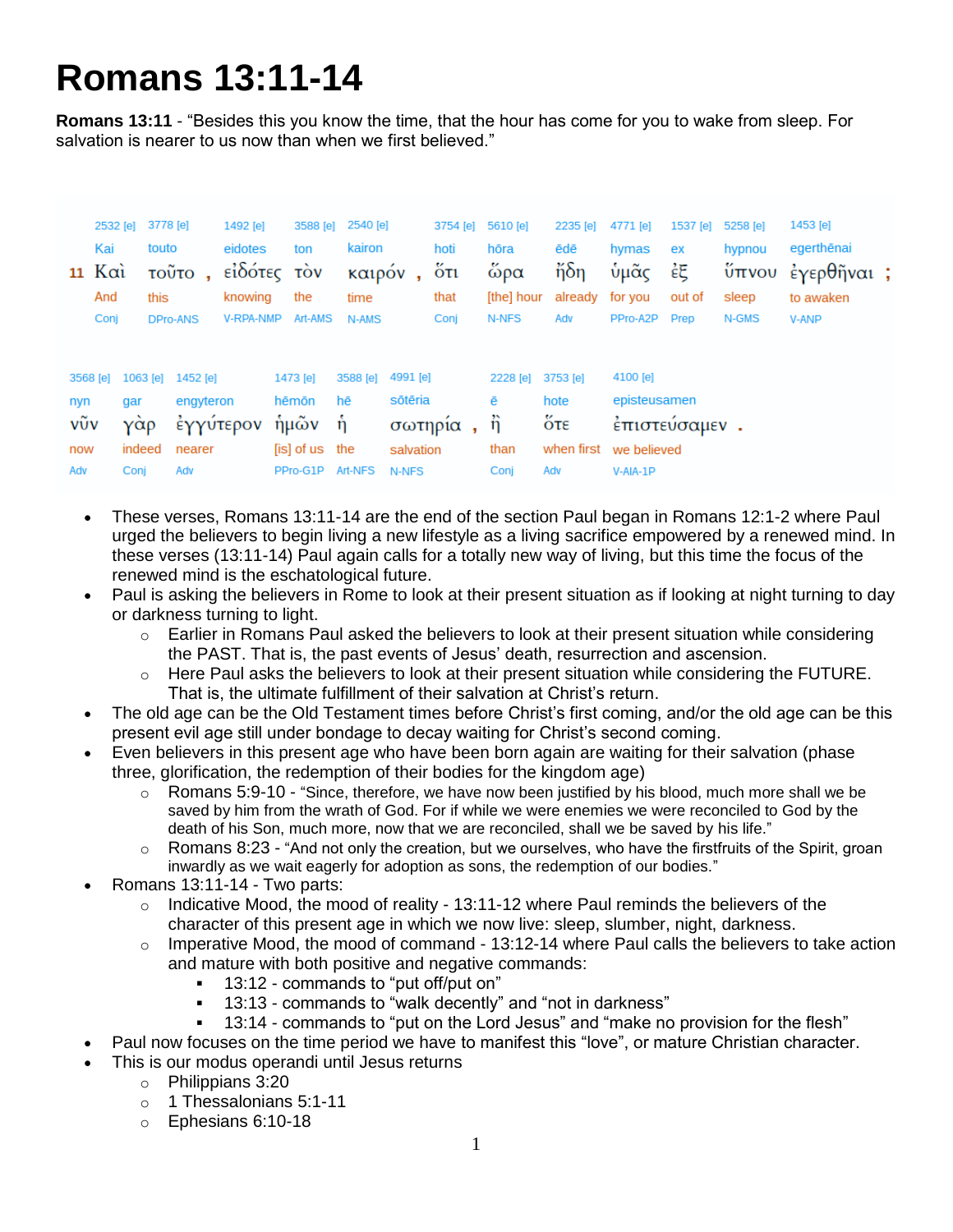- NOTE: there is no justification in the Greek text for the addition of the word "especially" in verse 13:11 as some translations do: "and do this especially as you recognize the present time."
	- $\circ$  "This" refers back to the command to love found in 13:8-10 and, even, all of this section in 12:1-13:10
- Paul identifies "present time" with this:
	- o "It is already the hour for you to rise up from sleep"
	- $\circ$  "Salvation is nearer now than when we first believed"
	- $\circ$  "The night is far along, the day is drawing near"
	- Night and Day can be illustrations of nighttime behavior and daytime behavior.
		- $\circ$  When the sun rose a person of integrity would rise and begin to work, instead of sleeping during the work hours. Also, lack of integrity would allow a person to misbehave in the night hours.
- Also, "the hour" and "the day" are likely direct references to the Day of the Lord. So, in that sense our behavior should be as if we were already living in the Day of the Lord. A clear illustration of the NOW but NOT YET principle of the New Testament

**Romans 13:12** - "The night is far gone; the day is at hand. So then let us cast off the works of darkness and put on the armor of light."

| $12 \quad \dot{\eta}$ | 3588 [e]<br>hē<br>The<br>Art-NFS |                              | 3571 [e]<br>nyx<br>νὺξ<br>night<br>N-NFS | 4298 [e]<br>proekopsen<br>προέκοψεν<br>is nearly over<br>$V-AIA-3S$     | hē<br>ή<br>٠ | 3588 [e]<br>Art-NFS                | 1161 [e]<br>de<br>$\delta \hat{\epsilon}$<br>and<br>Conj |                 | 2250 [e]<br>hēmera<br>ήμέρα<br>[the] day<br>N-NFS |                                             | 1448 [e]<br>ēngiken<br>$V-RIA-3S$ | ἤγγικεν ;<br>has drawn near            |       | 659 [e]<br>apothōmetha<br>άποθώμεθα<br>we should cast off<br>$V-ASM-1P$ | 3767 [e]<br>oun<br>$\vec{\delta}$<br>therefore<br>Conj | 3588 [e]<br>ta<br>τὰ<br>the<br>Art-ANP | 2041 [e]<br>erga<br>ἔργα<br>works<br>N-ANP |
|-----------------------|----------------------------------|------------------------------|------------------------------------------|-------------------------------------------------------------------------|--------------|------------------------------------|----------------------------------------------------------|-----------------|---------------------------------------------------|---------------------------------------------|-----------------------------------|----------------------------------------|-------|-------------------------------------------------------------------------|--------------------------------------------------------|----------------------------------------|--------------------------------------------|
| tou<br>τοῦ            | 3588 [e]<br>Art-GNS              | 4655 [e]<br>skotous<br>N-GNS | σκότους,<br>of darkness                  | 1746 [e]<br>endysömetha<br>ένδυσώμεθα δε<br>should put on<br>$V-ASM-1P$ |              | 1161 [e]<br>de<br>moreover<br>Conj |                                                          | ta<br>τὰ<br>the | 3588 [e]<br>Art-ANP                               | 3696 [e]<br>hopla<br>ὄπλα<br>armor<br>N-ANP |                                   | 3588 [e]<br>tou<br>τοῦ<br>۰<br>Art-GNS | N-GNS | 5457 [e]<br>phōtos<br>Φωτος.<br>of light                                |                                                        |                                        |                                            |

**Romans 13:13** - "Let us walk properly as in the daytime, not in orgies and drunkenness, not in sexual immorality and sensuality, not in quarreling and jealousy."

| 13                   | 5613 [e]<br>hōs<br>ώς<br>As<br>Adv | 1722 [e]<br>en<br>$\dot{\epsilon}$ v<br>in [the]<br>Prep | 2250 [e]<br>hēmera<br>ὴμέρα<br>dav<br>N-DFS |            | 2156 [e]<br>euschēmonōs<br>εύσχημόνως<br>properly<br>Adv |                | 4043 [e]                                     | peripatēsōmen<br>περιπατήσωμεν;<br>we should walk<br>V-ASA-1P |                 | 3361 [e]<br>mē<br>μ <sup>λ</sup><br>not<br>Adv | 2970 [e]<br>kōmois<br>κώμοις και<br>in reveling<br>N-DMP | 2532 [e]<br>kai<br>and<br>Conj | 3178 [e]<br>methais<br>μέθαις<br>drinkina<br>N-DFP |  | 3361 [e]<br>mē<br>μή<br>not<br>Adv |  |
|----------------------|------------------------------------|----------------------------------------------------------|---------------------------------------------|------------|----------------------------------------------------------|----------------|----------------------------------------------|---------------------------------------------------------------|-----------------|------------------------------------------------|----------------------------------------------------------|--------------------------------|----------------------------------------------------|--|------------------------------------|--|
|                      | 2845 [e]                           |                                                          | 2532 [e]<br>kai                             | 766 [e]    |                                                          |                | 3361 [e]<br>mē                               | 2054 [e]<br>eridi                                             | 2532 [e]<br>kai | 2205 [e]<br>zēlō                               |                                                          |                                |                                                    |  |                                    |  |
| koitais<br>κοίταις   |                                    | καὶ                                                      | aselgeiais<br>ασελγείαις                    |            |                                                          | μ <sup>η</sup> | $\epsilon$ <sup>p</sup> <sub>10</sub><br>καὶ |                                                               |                 | ζήλ $\omega$ .                                 |                                                          |                                |                                                    |  |                                    |  |
| in sexual immorality |                                    |                                                          | and                                         | sensuality |                                                          |                | not                                          | in dissension<br>and<br>Conj                                  |                 |                                                | jealousy                                                 |                                |                                                    |  |                                    |  |
| N-DFP                |                                    |                                                          | Conj                                        | N-DFP      |                                                          | Adv            |                                              | N-DFS                                                         |                 |                                                | N-DMS                                                    |                                |                                                    |  |                                    |  |

Quarreling and jealousy may be used to set the stage for chapter 14